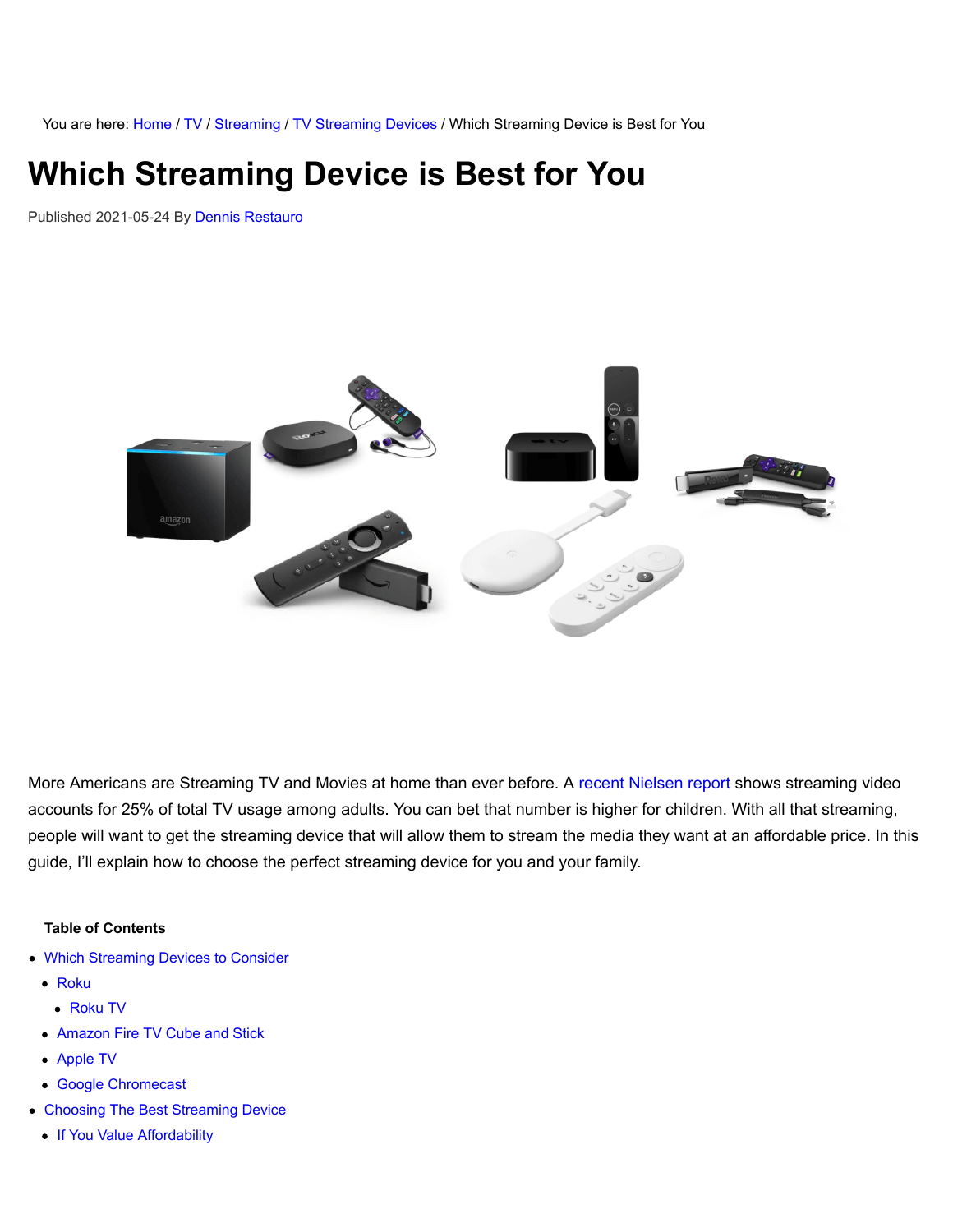- [If You Want 4K Video](https://www.groundedreason.com/which-streaming-device-is-best-for-you/#If_You_Want_4K_Video)
- [If You Want all the Bells and Whistles](https://www.groundedreason.com/which-streaming-device-is-best-for-you/#If_You_Want_all_the_Bells_and_Whistles)
- [Streaming Device Reviews And Guides](https://www.groundedreason.com/which-streaming-device-is-best-for-you/#Streaming_Device_Reviews_And_Guides)

### **Which Streaming Devices to Consider**

There are dozens of different streaming devices on the market. I recommend sticking with a proven brand. For this article, we'll look at Roku, Amazon Fire TV, Chromecast, Apple TV, and Nvidia Shield. Let's take a brief look at which each of these brands and what they have to offer.

Once you have picked the streaming services you would like to use; the next step is figuring out which streaming device to use. I recommend getting a Roku. Roku supports most apps and provides a very intuitive interface and supports about every streaming service mentioned in this guide. To learn about Roku, check out my post: [Which Roku is Right For You](https://www.groundedreason.com/a-beginners-guide-to-roku/).



#### **Roku**



Roku has been making streaming devices since 2008. They are known for their ease of use and vast app support. The current fleet of Roku devices offers the flexibility to satisfy the various needs and functionality of different streaming users. Roku currently offers:

- [The Roku Ultra](https://www.groundedreason.com/roku-releases-a-new-roku-ultra-for-2020/)
- Roku Premiere
- [Roku Express 4K+](https://www.groundedreason.com/a-look-at-the-new-2021-roku-express-4k/)
- [Roku Streaming Stick Plus+](https://www.groundedreason.com/roku-streaming-stick-plus-is-best-roku-for-most/)

We currently see the recently released Roku Express  $4K +$  as the best budget option for new streamers as it's very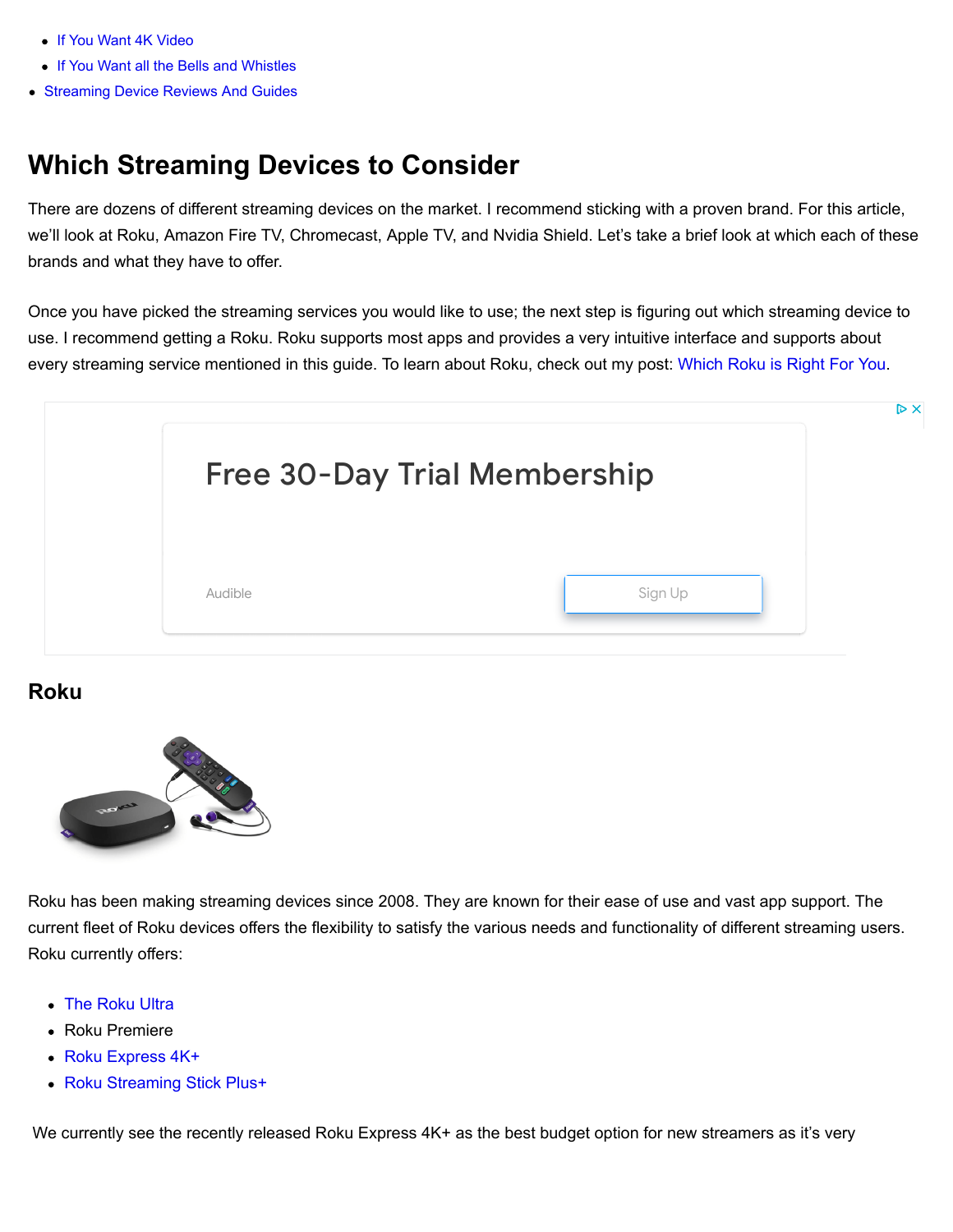affordable and provides features like 4k Video and HDR10+ support. We even like it more than the Roku Streaming Stick+. Both are priced around \$40, but the new Express 4K+ provides some newer features not available on the Streaming Stick+ However, I recommend reading our [Roku device guide](https://www.groundedreason.com/a-beginners-guide-to-roku/#roku-compare) for detailed information on all the models available.

#### **Roku TV**

If you want to upgrade your TV and are interested in a Roku streaming device, I strongly recommend purchasing a Roku TV. A Roku TV is a quality TV with a Roku built-in. The best part of a Roku TV is that all television input connections are treated as a separate app. For example, if you connect an Xbox One and an Antenna to your TV, you click the Antenna "app" to watch live TV or the "Xbox" app to play video games. I purchased a TCL Roku TV, and [I love it.](https://www.groundedreason.com/tcl-roku-tv-review/)

#### **Amazon Fire TV Cube and Stick**



Amazon offers a few flavors of Fire TV. There are three versions of the Amazon Fire TV stick. Then there is the Fire TV Cube. Here is a brief explanation of the various devices.

**[Amazon Fire TV Stick 4K](https://www.groundedreason.com/amazon-fire-stick-alexa-helps-cut-the-cord/)** – Priced at \$49, the Amazon Fire TV Stick 4K is an excellent choice for 4K HD streaming. The Fire TV Stick also integrates Amazon's virtual assistant Alexa into the platform. You can use Alexa to issue voice commands and control TV power and volume through the remote. This device also supports Dolby Atmos Audio (**[Order for \\$49.99](https://amzn.to/2UuOY7m)**)

**[Amazon Fire Stick](https://www.groundedreason.com/amazon-releases-fire-stick-and-fire-stick-lite-new-for-2020/)** – For \$10 less, you can get this version, but it only supports up to 1080p video resolution and doesn't stream in 4K video. It does include the same remote as the Fire TV Stick 4K. This device also supports Dolby Atmos Audio (**[Order for \\$39.99](https://amzn.to/3i3BgTJ)**)

**[Amazon Fire Stick Lite](https://www.groundedreason.com/amazon-releases-fire-stick-and-fire-stick-lite-new-for-2020/)** – If you want to save a little more money, you can go with this version. The remote that comes with this version doesn't allow you to control your TV and the Dolby Audio is via HDMI audio passthrough (**[Order For \\$29.99](https://amzn.to/342ZvfP)**)

**[Amazon Fire TV Cube](https://www.groundedreason.com/amazon-fire-tv-cube-review/)** – This streaming device provides all the functionality of the Fire Stick 4k but comes with a built-in speaker. It's basically a streaming device that doubles as an Alexa device. The Cube allows you to use Alexa apart from your TV. Therefore, you can use the Fire TV Cube to act as the hub of your smart home. (**[Order For \\$119.99](https://amzn.to/3biTPAa)**)

You can also check out our article, [Fire TV Stick vs. Fire TV Cube](https://www.groundedreason.com/amazon-fire-tv-stick-vs-fire-tv/), to compare both. Much like Roku TV's, you can purchase a [Fire TV Edition Smart TV](https://amzn.to/2I4aiPi) with Fire TV built into the television.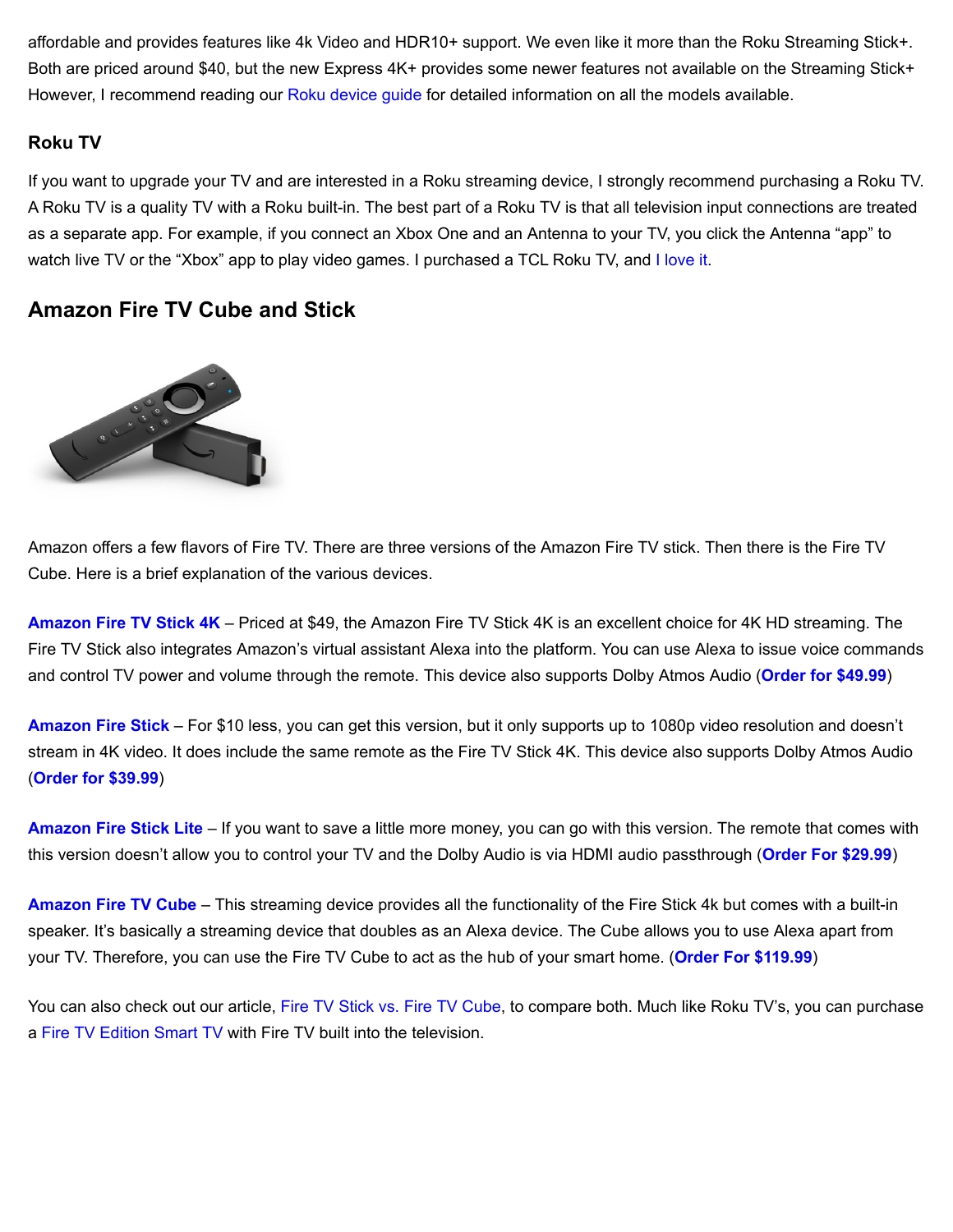| <b>Free 30-Day Trial Membership</b> | Choose a Free Title to Start, and Get a New Title Every Month with Membership. |
|-------------------------------------|--------------------------------------------------------------------------------|
| Audible                             | Sign Up                                                                        |

### **Apple TV**



Boasting Siri functionality and the app store, providing the ability to install apps, Apple TV has made some brilliant decisions since it's launch in 2007. There are currently 2 versions for sale from apple. They are:

**Apple TV 4K** – This device supports 4K UHD video, Dolby Vision, HDR10, a redesigned Siri remote, and Dolby Atmos support. This device runs a whole host of streaming services to watch quality content on your television with just an internet connection, and it supports both Wi-Fi and Ethernet. While you don't need any other Apple product to realize the value of an Apple TV, you can stream any content on an iPad, iPhone, or iPod that supports Apple Airplay. ( [Order for \\$179\)](https://www.apple.com/shop/buy-tv/apple-tv-4k)

**Apple TV HD** – Has many features available to the Apple TV 4K, but the video resolution maxes out at 1080p. The hardware is a bit older, and it lacks support for Dolby Atmos. ([Order for \\$149\)](https://www.apple.com/shop/buy-tv/apple-tv-4k)

Apple TV is beautiful in design. However, as I said in [my review of the Apple TV](https://www.groundedreason.com/is-apple-tv-worth-the-cost/), only the most ardent Apple fan would find value in these devices at that price.

### **Google Chromecast**



Google finally added it's own user interface to Chromecast in 2020 with ["Chromecast with Google TV.](https://www.groundedreason.com/google-reinvents-chromecast-with-google-tv/)" They still offer the Generation 3 Chromecast for those that still like casting from their mobile device. Below is a synopsis of the two current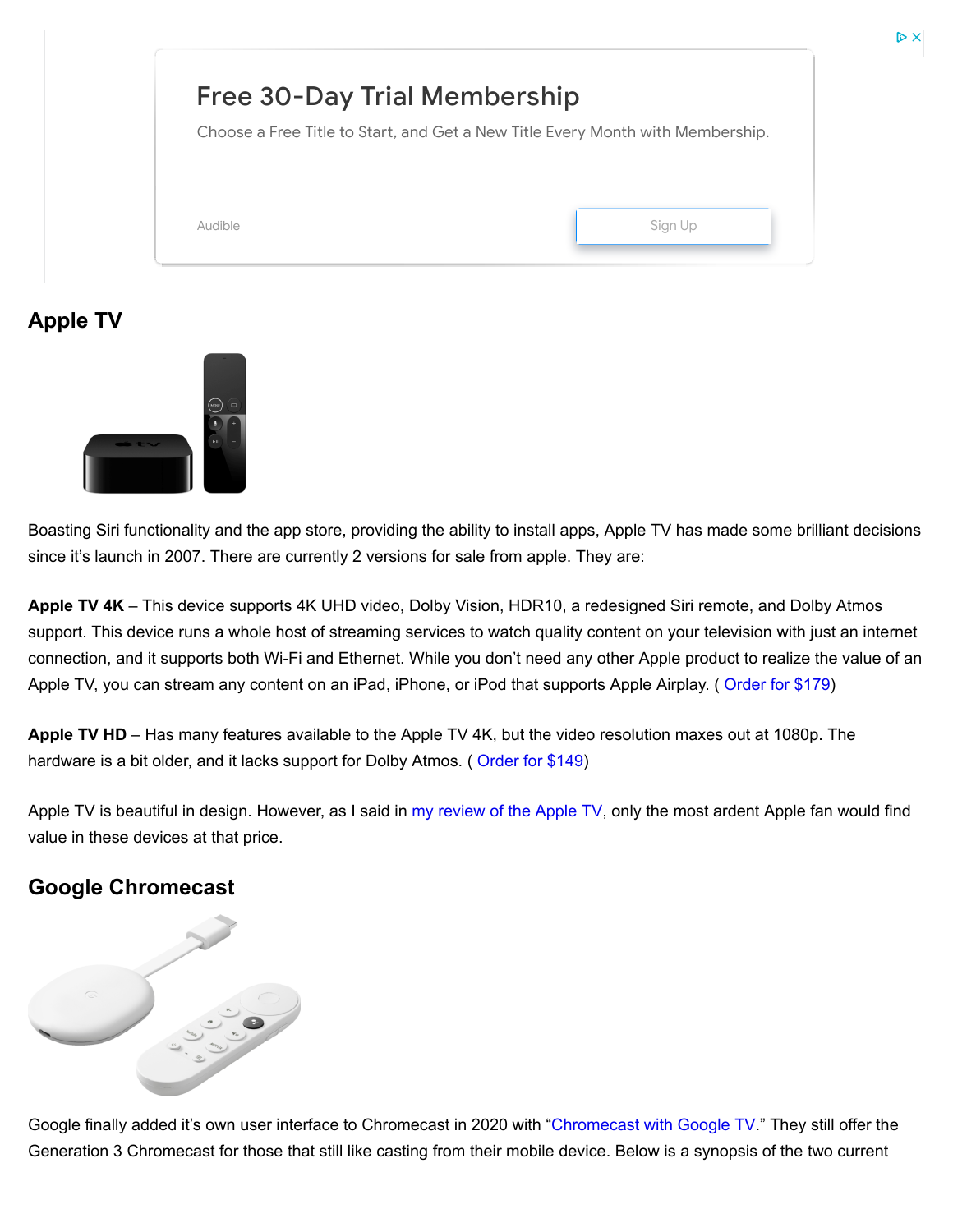Google Chromecast Devices.

**[Chromecast with Google TV](https://www.groundedreason.com/google-reinvents-chromecast-with-google-tv/)**: This Chromecast iteration includes a Voice Remote with an integrated microphone to interact with Google Assistant to navigate the Google TV interface built into this version of Chromecast. You don't need to cast media from another device to use this version of Chromecast. This is a top tier streaming device with video resolution up to 4K HDR. The device supports Dolby Vision, HDR10, and HDR10+, along with Dolby Digital, Dolby Digital Plus, and Dolby Atmos audio. (**[retails for \\$49.99](https://store.google.com/product/chromecast_google_tv)**)

**[Chromecast \(Gen 3\)](https://www.groundedreason.com/google-chromecast-setup-review/)**: You will need an existing smartphone, tablet, or laptop to use Google Chromecast. Chromecast allows you to stream content from apps on a mobile device to your television. Installation is easy as all you do is plug it into your TV's HDMI port and set it up on your Wi-Fi network. There are no additional steps as you press the "cast" button on the app you want to show on your TV. This also works with the Google Chrome browser after installing a simple plugin. If you are comfortable using your phone as your main content delivery mechanism, this Chromecast is a good choice. Otherwise, I would look to Roku, Chromecast with Google TV, or Amazon Fire TV.



### **Choosing The Best Streaming Device**

After looking at all the options, we can rule out an Apple TV for most people. While the Apple TV 4K checks all the boxes, it's just way too expensive for most people looking for a streaming device. Unless you like the idea of always needing a smartphone around to watch TV, we can likely rule out the Chromecast Gen 3 device as well.

That leaves us with Roku, Amazon Fire TV, and Chromecast with Google TV. To figure out which to choose, we need to consider what's important.

### **If You Value Affordability**

|  |                                                                                  |  | <b>Explore</b> $\ \cdot\ $ Search this website $\ \cdot\ $                                                               |  |
|--|----------------------------------------------------------------------------------|--|--------------------------------------------------------------------------------------------------------------------------|--|
|  |                                                                                  |  | المجمع المدام ومعامل من والمحتمد في المع المعامل المحتمد المحتمد المحتمد والمدام المحتمد المحتمد المحتمد المحتمد المحتمد |  |
|  | streaming services. If the price is your main concern, then this is your choice. |  |                                                                                                                          |  |

### **If You Want 4K Video**

If 4K video is your goal, but you don't want to pay for a top-of-the-line streaming service, I would go with the Roku Express 4K+ (**[Order for \\$39](https://amzn.to/2R2jM2D)**). Roku is by far the most user-friendly of the major streaming devices. It supports up to 4K video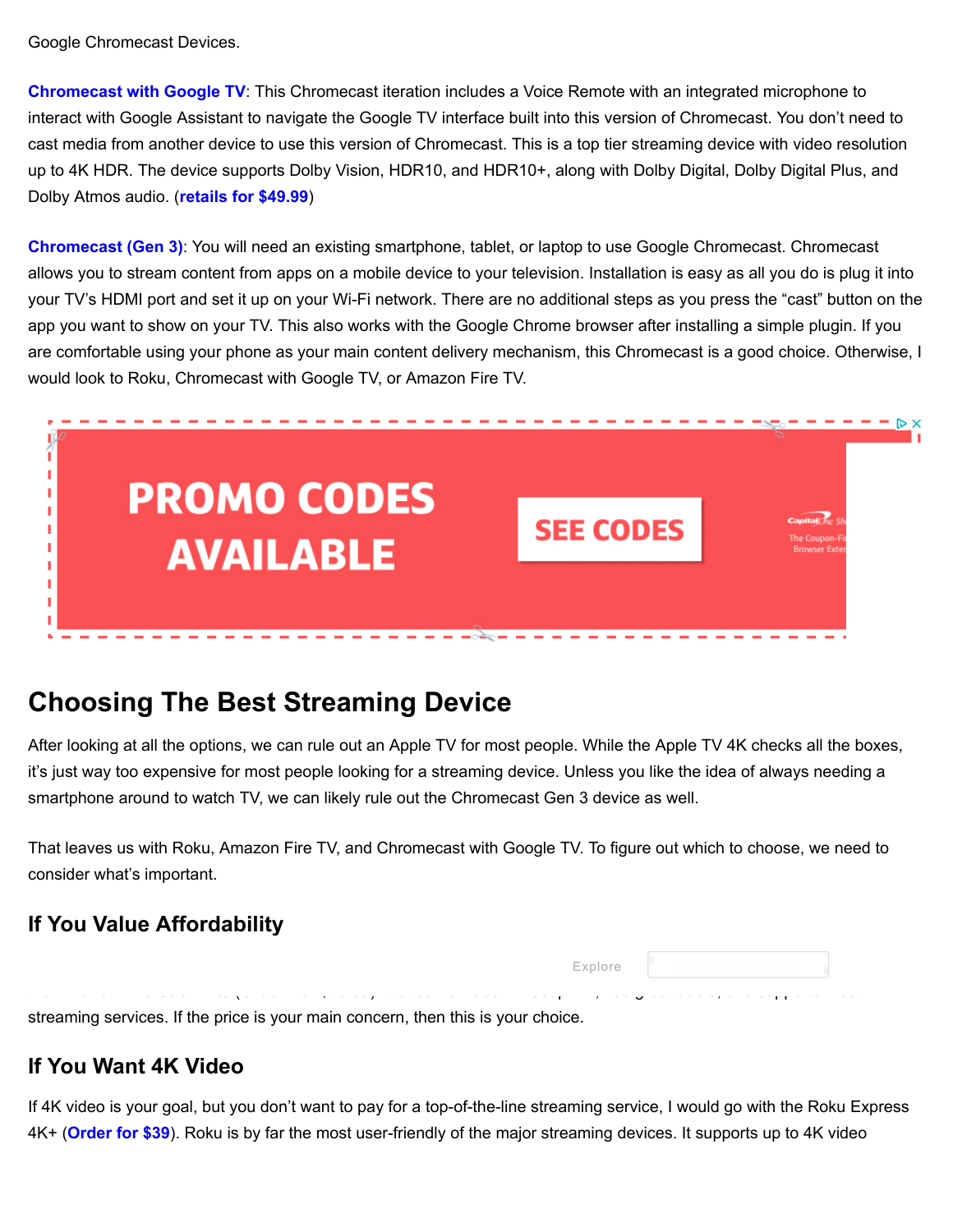resolution with HDR with HDR10+. Its audio capabilities are decent with DTS Digital Surround and Dolby Audio over HDMI pass through. That said, if you want [Dolby Vision HDR](https://www.groundedreason.com/dolby-vision-isnt-new-but-dolby-vision-iq-is/), then I would opt for Chromecast with Google TV (Order for **[\\$49.99](https://store.google.com/product/chromecast_google_tv)**). I prefer Roku as I find the user interface and performance is much better than Chromecast, and while Dolby Vision HDR is better than HDR, many apps aren't using it.

#### **If You Want all the Bells and Whistles**

If you want the top of the line video, but are also looking for functionality like Ethernet support, top-end performance, remote finder, private listening, and more, I would look to the Roku Ultra (**[order for \\$69.99](https://amzn.to/34fwLkd)**). The Ultra provides Dolby Atmos Audio, Dolby Vision Video, excellent 802.11ac MIMO dual-band wireless, and more. It provides a ton of features at a great price point.

### **Streaming Device Reviews And Guides**

While this guide compares our top choices of streaming device, we have reviewed others. Below are links to all the TV streaming devices we've reviewed and other guides regarding TV streaming devices we've covered.

- [What is Roku](https://www.groundedreason.com/a-beginners-guide-to-roku/)
- [Roku Ultra Review](https://www.groundedreason.com/roku-releases-a-new-roku-ultra-for-2020/)
- [Roku Express 4K+ Review](https://www.groundedreason.com/a-look-at-the-new-2021-roku-express-4k/)
- [Roku Streaming Stick+Review](https://www.groundedreason.com/roku-streaming-stick-plus-is-best-roku-for-most/)
- [Amazon Fire Stick 4K Review](https://www.groundedreason.com/amazon-fire-stick-alexa-helps-cut-the-cord/)
- [Amazon Fire Stick \(and Lite\) Review](https://www.groundedreason.com/amazon-releases-fire-stick-and-fire-stick-lite-new-for-2020/)
- [Amazon Fire TV Sticks vs Fire TV Cube](https://www.groundedreason.com/amazon-fire-tv-stick-vs-fire-tv/)
- [Amazon Fire TV Cube Review](https://www.groundedreason.com/amazon-fire-tv-cube-review/)
- [Chromecast Review](https://www.groundedreason.com/google-chromecast-setup-review/)
- [Chromecast with Google TV Review](https://www.groundedreason.com/google-reinvents-chromecast-with-google-tv/)
- [Nvidia Shield Review](https://www.groundedreason.com/nvidia-shield-tv-offers-a-smart-home-bundle/)
- [Apple TV Review](https://www.groundedreason.com/is-apple-tv-worth-the-cost/)
- **[Best Streaming Device for 2021](https://www.groundedreason.com/best-roku-device-for-2020/)**

### **Need More Information?**

If this article didn't answer your specific question, head over to our **[Home Page](https://www.groundedreason.com/)**! It will guide you to affordable internet providers, streaming services to meet your needs, information on antennas, and many more tools and resources to help you save money on TV and Internet access.

For tips and tricks on cutting the cord and other tech topics be sure to join our [Facebook Page.](https://www.facebook.com/GroundedReason/)

## **Join Millions of Cord Cutters**

**For the latest information on cord cutting, affordable internet, and cord cutting deals subscribe to our weekly email newsletter. It's 100% Free! Simply enter your email below and click "Subscribe Now!"**